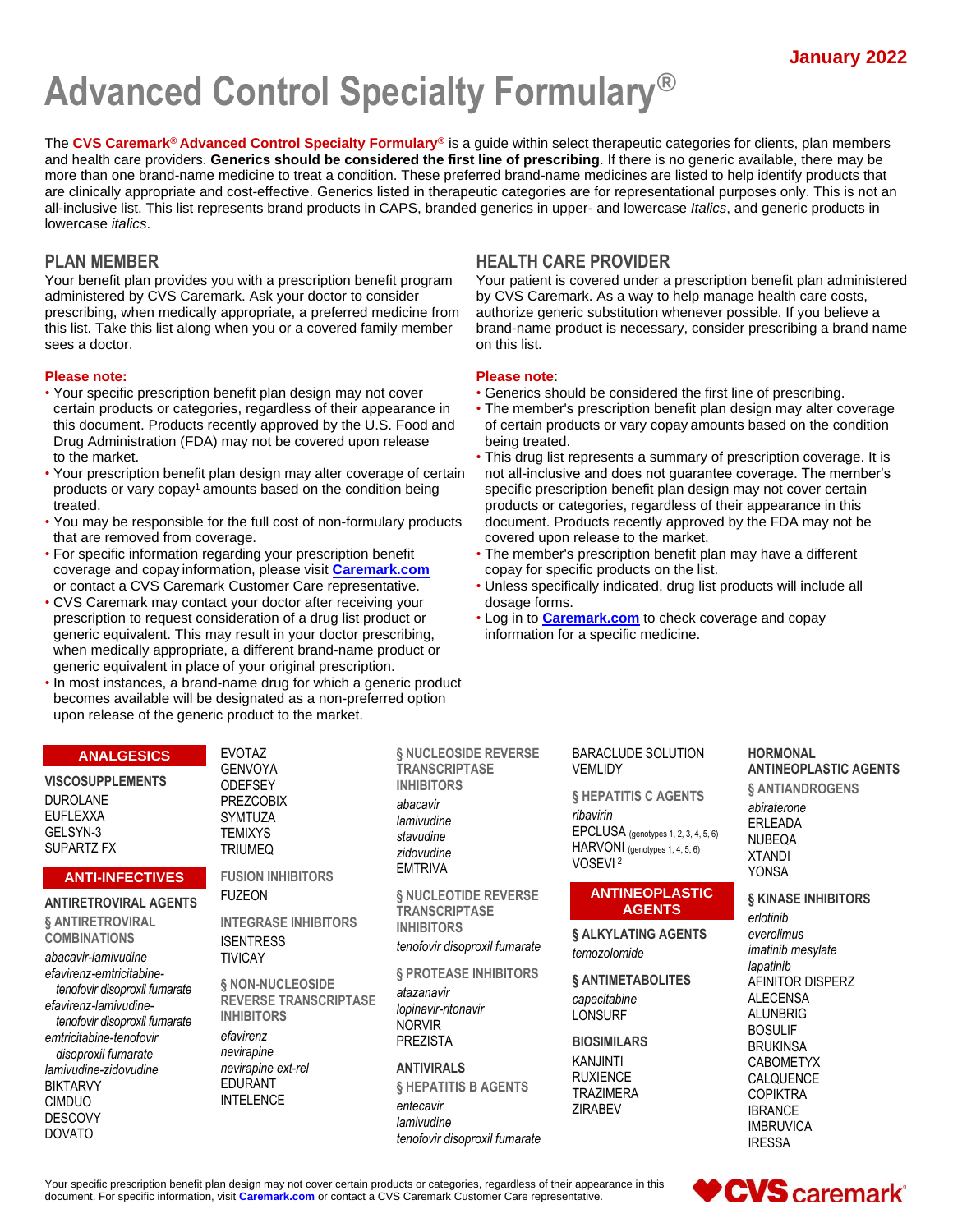**KISQALI** KISQALI FEMARA CO-PACK **KOSELUGO ROZLYTREK RYDAPT SPRYCEL STIVARGA SUTENT TAGRISSO VITRAKVI VOTRIENT XOSPATA** ZYKADIA

**MONOCLONAL ANTIBODIES PERJETA PHESGO** 

**MULTIPLE MYELOMA IMMUNOMODULATORS** RFVI IMID **THALOMID** 

PROTFASOME INHIBITORS NINI ARO VELCADE

#### **PROSTATE CANCER**

**& LUTEINIZING HORMONE-RELEASING HORMONE** (LHRH) AGONISTS leuprolide acetate **ELIGARD** 

**LUTEINIZING HORMONE-RELEASING HORMONE** (LHRH) ANTAGONISTS **FIRMAGON** 

§ MISCELLANEOUS

bexarotene capsule **ERIVEDGE** LYNPARZA **MATULANE** ODOMZO **RUBRACA VISTOGARD** ZEJULA **70I INZA** 

#### **CARDIOVASCULAR**

**ANTILIPEMICS PCSK9 INHIBITORS PRALUENT** 

### **PULMONARY ARTERIAL HYPERTENSION**

§ ENDOTHELIN RECEPTOR **ANTAGONISTS** 

ambrisentan hosentan **OPSUMIT** 

**§ PHOSPHODIESTERASE INHIBITORS** sildenafil tadalafil

PROSTACYCLIN RECEPTOR **AGONISTS UPTRAVI** 

§ PROSTAGLANDIN **VASODILATORS** treprostinil ORENITRAM

**SOLUBLE GUANYLATE CYCLASE STIMULATORS ADFMPAS** 

#### **CENTRAL NERVOUS SYSTEM**

**§ ANTICONVULSANTS** vigabatrin

**ANTIPARKINSONIAN AGENTS INBRIJA KYNMOBI** 

**§ MOVEMENT DISORDERS** tetrabenazine **AUSTEDO INGREZZA** 

**§ MULTIPLE SCLEROSIS AGENTS** 

dimethyl fumarate delaved-rel *alatiramer* **AUBAGIO AVONEX BETASERON** COPAXONE **GILENYA KESIMPTA MAYZENT OCREVUS REBIF TYSABRI VUMERITY ZEPOSIA** 

# **NARCOL FPSY**

**WAKIX XYWAV** 

#### **ENDOCRINE AND METABOLIC**

**ACROMEGALY** SOMATULINE DEPOT

**6 CALCIUM RECEPTOR ANTAGONISTS** cinacalcet

**CALCIUM REGULATORS PARATHYROID HORMONES FORTEO TYMI OS** 

**MISCELLANEOUS PROLIA** 

**CENTRAL PRECOCIOUS PUBERTY** LUPRON DEPOT-PED SUPPRELIN LA **TRIPTODUR** 

**CONTRACEPTIVES PROGESTIN INTRAUTERINE DEVICES KYI FFNA MIRENA SKYLA** 

**FERTILITY REGULATORS GNRH / LHRH ANTAGONISTS CETROTIDE** 

**OVULATION STIMULANTS. GONADOTROPINS GONAL-F OVIDREL** 

**GAUCHER DISEASE** CERDELGA **CEREZYME** 

**HEREDITARY TYROSINEMIA TYPE 1 AGENTS ORFADIN** 

**HUMAN GROWTH HORMONES NORDITROPIN** 

§ PHENYLKETONURIA **TREATMENT AGENTS** sapropterin

**POLYNEUROPATHY TFGSFDI** 

**& UREA CYCLE DISORDERS** sodium phenylbutyrate

**MISCELLANEOUS CYSTAGON** 

#### **GENITOURINARY**

**6 MISCELLANEOUS** tiopronin

#### **HEMATOLOGIC**

**& CHELATING AGENTS** deferasirox deferiprone

deferoxamine penicillamine trientine

**HEMATOPOIETIC GROWTH FACTORS NIVESTYM RETACRIT ZIEXTENZO** 

#### **HEMOPHILIA A AGENTS**

**ADVATE** ADYNOVATE **AFSTYLA ELOCTATE ESPEROCT**  $JIVI$ **KOGENATE FS KOVALTRY NOVOEIGHT NUWIQ** 

**HEMOPHILIA B AGENTS REBINYN** 

**MISCELLANEOUS BLEEDING DISORDERS AGENTS** NOVOSEVEN RT **SEVENFACT** 

**THROMBOCYTOPENIA AGENTS PROMACTA TAVALISSE** 

#### **IMMUNOLOGIC AGENTS**

**ALLERGENIC EXTRACTS ORALAIR** 

**AUTOIMMUNE AGENTS** (PHYSICIAN-**ADMINISTERED) REMICADE SIMPONI ARIA** STELARA INTRAVENOUS

**AUTOIMMUNE AGENTS** (SELF-ADMINISTERED) See Table 1 for Indication Based **Coverage Details** 

**ANKYLOSING SPONDYLITIS COSENTYX ENBREL HUMIRA** 

**CROHN'S DISEASE HUMIRA STELARA** SUBCUTANEOUS#

# After failure of HUMIRA

### **NON-RADIOGRAPHIC AXIAL SPONDYLOARTHRITIS CIMZIA** PREFILLED SYRINGE COSENTYX

**PSORIASIS HUMIRA** 

**OTEZLA SKYRIZI STFI ARA SUBCUTANEOUS** TAI T7 **TREMFYA** 

**PSORIATIC ARTHRITIS COSENTYX ENBREL HUMIRA OTEZLA STELARA SUBCUTANEOUS TREMFYA** 

RHFUMATOID ARTHRITIS **ENBREL HUMIRA KEVZARA** ORENCIA CLICKJECT ORFNCIA SUBCUTANEOUS **RINVOQ** XFI JANZ **XFI JANZ XR** 

**ULCERATIVE COLITIS HUMIRA STELARA** SUBCUTANEOUS# XELJANZ# **XELJANZ XR# ZEPOSIA#** 

# After failure of HUMIRA

**ALL OTHER CONDITIONS FNBRFI HUMIRA** 

**DISEASE-MODIFYING ANTIRHEUMATIC DRUGS** (DMARDs) **RASUVO** 

§ HEREDITARY **ANGIOEDEMA** icatibant **ORLADEYO RUCONEST TAKHZYRO** 

**IMMUNOMODULATORS IMMUNE GLOBULINS CUTAQUIG** 

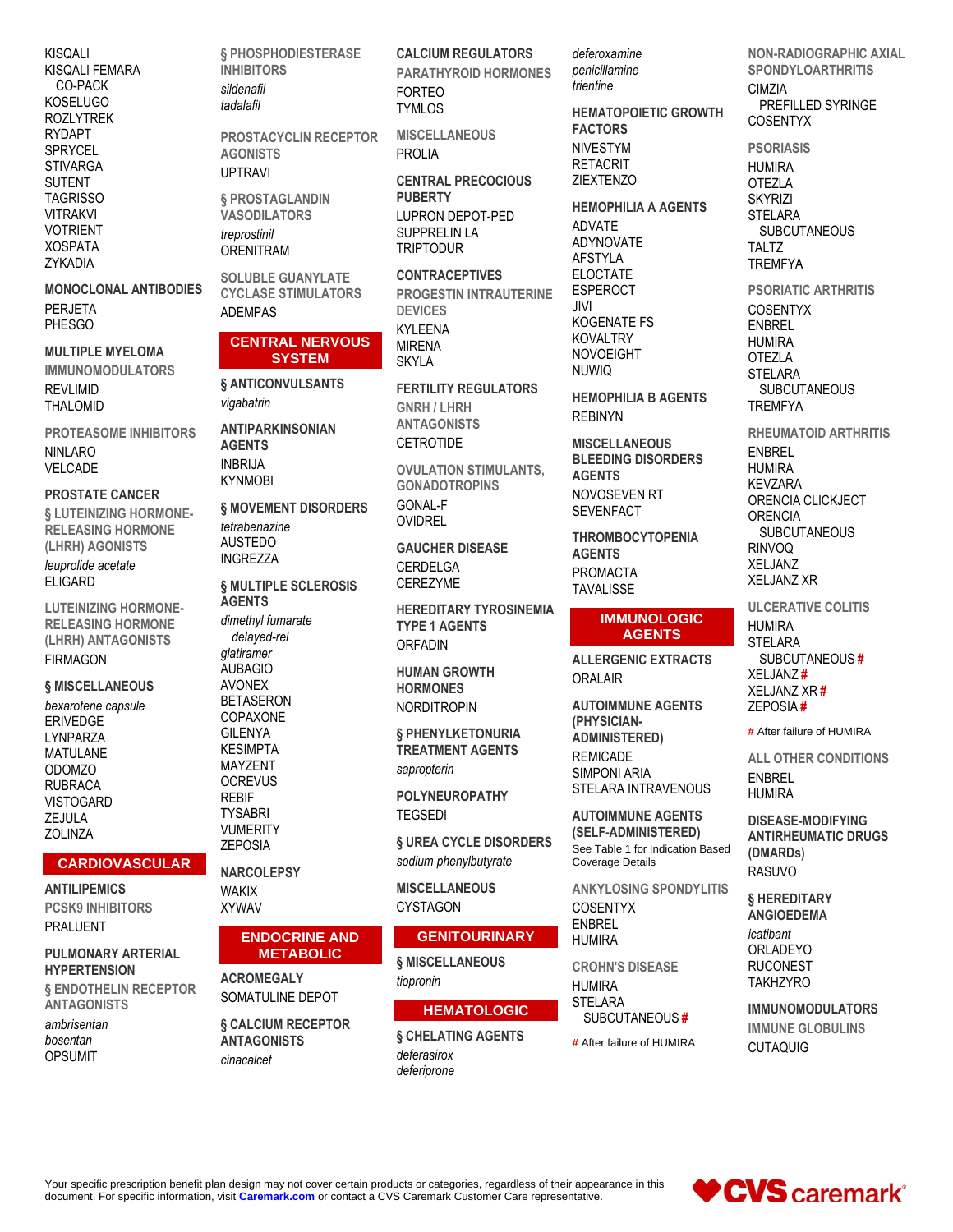#### **IMMUNOSUPPRESSANTS**

§ ANTIMETABOLITES mycophenolate mofetil mycophenolate sodium

#### § CALCINEURIN INHIBITORS

cyclosporine cyclosporine, modified tacrolimus

#### **MONOCLONAL ANTIBODIES FNSPRYNG**

§ RAPAMYCIN DERIVATIVES everolimus sirolimus

#### **RESPIRATORY**

**ALPHA-1 ANTITRYPSIN DEFICIENCY AGENTS** PROLASTIN-C

dimethyl fumarate

delayed-rel

**DOVATO** 

F.

**DUPIXENT** 

DUROLANE

**EDURANT** 

**§ CYSTIC FIBROSIS** tobramycin inhalation solution **RFTHKIS** 

**PULMONARY FIBROSIS AGENTS ESBRIET OFEV** 

**SEVERE ASTHMA AGENTS DUPIXENT FASENRA NUCALA XOLAIR** 

#### **TOPICAL**

**DERMATOLOGY ATOPIC DERMATITIS DUPIXENT** 

**NUBEQA** 

**NUCALA** 

**MOUTH / THROAT / DENTAL AGENTS PROTECTANTS MUGARD** 

#### **OPHTHALMIC**

**RETINAL DISORDERS EYLEA LUCENTIS** 

# **QUICK REFERENCE DRUG LIST**

imatinib mesylate

**IMBRUVICA** 

**INBRIJA** 

**INGREZZA** 

A abacavir abacavir-lamivudine abiraterone **ADEMPAS ADVATE ADYNOVATE** AFINITOR DISPERZ **AFSTYLA ALECENSA ALUNBRIG** ambrisentan atazanavir **AUBAGIO AUSTEDO** 

#### B

**AVONEX** 

**BARACLUDE SOLUTION RETASERON BFTHKIS** bexarotene capsule **BIKTARVY** hosentan **BOSULIF BRUKINSA** 

#### $\overline{\text{c}}$

**CABOMETYX** CALQUENCE capecitabine **CERDELGA CEREZYME CETROTIDE** CIMDUO **CIM7IA** PREFILLED SYRINGE cinacalcet COPAXONE **COPIKTRA COSENTYX CUTAQUIG** cyclosporine cyclosporine, modified CYSTAGON

## $\overline{\mathsf{D}}$

deferasirox deferiprone deferoxamine **DESCOVY** 

efavirenz efavirenz-emtricitabinetenofovir disoproxil fumarate efavirenz-lamivudinetenofovir disoproxil fumarate **ELIGARD ELOCTATE** emtricitabine-tenofovir disoproxil fumarate **EMTRIVA ENBREL ENSPRYNG** entecavir **EPCLUSA ERIVEDGE** ERLEADA erlotinib **ESBRIET ESPEROCT EUFLEXXA** everolimus **EVOTAZ EYLEA**  $\overline{\mathsf{F}}$ **FASENRA** 

**FIRMAGON FORTEO FUZEON** 

G GELSYN-3 **GENVOYA GILENYA** glatiramer GONAL-F

#### н **HARVONI HUMIRA** Ï **IBRANCE** icatibant

**INTELENCE IRESSA ISENTRESS** J JIVI K **KANJINTI KESIMPTA KEVZARA KISQALI KISOALI FEMARA CO-PACK KOGENATE FS KOSELUGO KOVALTRY KYLEENA KYNMOBI** L lamivudine lamivudine-zidovudine lapatinib leuprolide acetate **LONSURF** lopinavir-ritonavir

# M

**LUCENTIS** 

I YNPARZA

**MATULANE MAYZENT MIRENA MUGARD** mycophenolate mofetil mycophenolate sodium

**I UPRON DEPOT-PED** 

### N

nevirapine nevirapine ext-rel **NINLARO NIVESTYM NORDITROPIN NORVIR NOVOEIGHT** NOVOSEVEN RT **NUWIQ**  $\mathbf{o}$ **OCREVUS** ODEFSEY **ODOMZO OFEV OPSUMIT** ORALAIR ORENCIA CLICKJECT **ORENCIA SUBCUTANEOUS ORENITRAM ORFADIN** ORLADEYO **OTEZLA** OVIDREL

#### P

penicillamine **PERJETA PHESGO PRALUENT PREZCOBIX PREZISTA** PROLASTIN-C **PROLIA PROMACTA** 

#### $\overline{R}$

**RASUVO RFBIF RFBINYN REMICADE RETACRIT REVLIMID** ribavirin **RINVOQ ROZLYTREK RUBRACA RUCONEST RUXIENCE RYDAPT** 

#### $\overline{\mathbf{s}}$

sapropterin **SEVENFACT** sildenafil **SIMPONI ARIA** sirolimus

**SKYLA SKYRIZI** sodium phenylbutyrate SOMATULINE DEPOT SPRYCEL stavudine STELARA INTRAVENOUS **STELARA SUBCUTANEOUS STIVARGA SUPARTZ FX SUPPRELIN LA SUTENT SYMTUZA** 

### T.

tacrolimus tadalafil **TAGRISSO TAKHZYRO TALTZ TAVALISSE TEGSEDI TEMIXYS** temozolomide tenofovir disoproxil fumarate tetrabenazine **THALOMID** tiopronin **TIVICAY** tobramycin inhalation solution **TRAZIMERA TREMFYA** treprostinil trientine **TRIPTODUR TRIUMEQ TYMI OS TYSABRI** 

# Ù

**UPTRAVI** 

#### $\overline{\mathbf{V}}$

**VELCADE VEMLIDY** vigabatrin **VISTOGARD VITRAKVI** VOSEVI<sup>2</sup>

Your specific prescription benefit plan design may not cover certain products or categories, regardless of their appearance in this document. For specific information, visit Caremark.com or contact a CVS Caremark Customer Care representative.

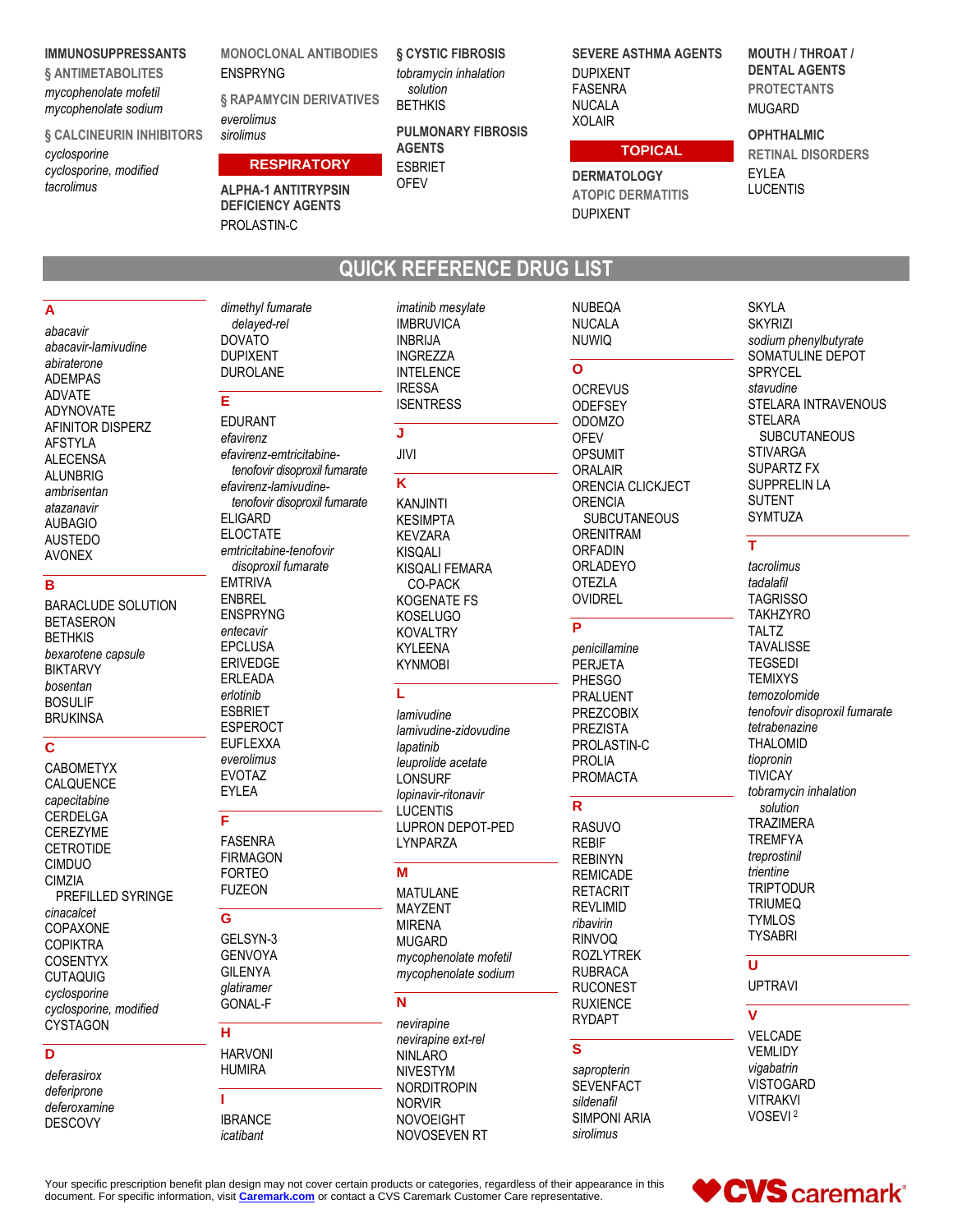#### **VOTRIENT VUMERITY**

 $\overline{\mathsf{w}}$ 

**WAKIX** 

| x              |
|----------------|
| XFI JANZ       |
| XFI JANZ XR    |
| XOI AIR        |
| <b>XOSPATA</b> |

**XTANDI XYWAV**  $\overline{\mathsf{Y}}$ YONSA



ZIRABEV ZOLINZA ZYKADIA

# **PREFERRED OPTIONS FOR EXCLUDED SPECIALTY MEDICATIONS 3**

| <b>DRUG NAME(S)</b>                                      | <b>PREFERRED OPTION(S)*</b>                                                                                                                                              | <b>DRUG NAME(S)</b>          | <b>PREFERRED OPTION(S)*</b>                                                                                                                                         |
|----------------------------------------------------------|--------------------------------------------------------------------------------------------------------------------------------------------------------------------------|------------------------------|---------------------------------------------------------------------------------------------------------------------------------------------------------------------|
| <b>ACTEMRA INTRAVENOUS</b>                               | REMICADE, SIMPONI ARIA                                                                                                                                                   | <b>EXTAVIA</b>               | dimethyl fumarate delayed-rel, glatiramer,<br>AUBAGIO, AVONEX, BETASERON,<br>COPAXONE, GILENYA, KESIMPTA,<br>MAYZENT, OCREVUS, REBIF, TYSABRI,<br>VUMERITY, ZEPOSIA |
| <b>ADCIRCA</b>                                           | sildenafil, tadalafil                                                                                                                                                    |                              |                                                                                                                                                                     |
| <b>AFINITOR</b>                                          | everolimus, AFINITOR DISPERZ                                                                                                                                             |                              |                                                                                                                                                                     |
| <b>ALIQOPA</b>                                           | <b>COPIKTRA</b>                                                                                                                                                          | <b>FEIBA</b>                 | NOVOSEVEN RT, SEVENFACT                                                                                                                                             |
| <b>ALPROLIX</b>                                          | Consult doctor                                                                                                                                                           | <b>FERRIPROX</b>             | deferasirox, deferiprone, deferoxamine                                                                                                                              |
| <b>APOKYN</b>                                            | INBRIJA, KYNMOBI                                                                                                                                                         | <b>FOLLISTIM AQ</b>          | GONAL-F                                                                                                                                                             |
| <b>APTIVUS</b>                                           | Consult doctor<br>PROLASTIN-C                                                                                                                                            | <b>FULPHILA</b>              | <b>ZIEXTENZO</b>                                                                                                                                                    |
| <b>ARALAST NP</b>                                        |                                                                                                                                                                          | <b>GEL-ONE</b>               | DUROLANE, EUFLEXXA, GELSYN-3,                                                                                                                                       |
| ARANESP                                                  | <b>RETACRIT</b>                                                                                                                                                          |                              | SUPARTZ FX                                                                                                                                                          |
| <b>ASTAGRAF XL</b>                                       | tacrolimus                                                                                                                                                               | <b>GENOTROPIN</b>            | <b>NORDITROPIN</b>                                                                                                                                                  |
| <b>ATRIPLA</b>                                           | efavirenz-emtricitabine-tenofovir disoproxil fumarate.<br>efavirenz-lamivudine-tenofovir disoproxil fumarate,<br>BIKTARVY, DOVATO, GENVOYA,                              | <b>GLASSIA</b>               | PROLASTIN-C                                                                                                                                                         |
|                                                          |                                                                                                                                                                          | <b>GLEEVEC</b>               | imatinib mesylate, BOSULIF, SPRYCEL                                                                                                                                 |
|                                                          | ODEFSEY, SYMTUZA, TRIUMEQ                                                                                                                                                | <b>GRANIX</b>                | <b>NIVESTYM</b>                                                                                                                                                     |
| <b>AVASTIN</b>                                           | <b>ZIRABEV</b>                                                                                                                                                           | <b>HAEGARDA</b>              | ORLADEYO, TAKHZYRO                                                                                                                                                  |
| AVSOLA<br>REMICADE, SIMPONI ARIA,<br>STELARA INTRAVENOUS |                                                                                                                                                                          | <b>HEPSERA</b>               | entecavir, lamivudine,<br>tenofovir disoproxil fumarate,<br>BARACLUDE SOLUTION, VEMLIDY                                                                             |
| <b>BARACLUDE TABLET</b>                                  | entecavir, lamivudine,<br>tenofovir disoproxil fumarate,<br>BARACLUDE SOLUTION, VEMLIDY                                                                                  | HERCEPTIN, HERCEPTIN HYLECTA | KANJINTI, TRAZIMERA                                                                                                                                                 |
|                                                          |                                                                                                                                                                          | <b>HUMATROPE</b>             | <b>NORDITROPIN</b>                                                                                                                                                  |
| <b>BERINERT</b>                                          | icatibant, RUCONEST                                                                                                                                                      | <b>HYALGAN</b>               | DUROLANE, EUFLEXXA, GELSYN-3,                                                                                                                                       |
| <b>BORTEZOMIB</b>                                        | NINLARO, VELCADE                                                                                                                                                         |                              | SUPARTZ FX                                                                                                                                                          |
| <b>BOTOX</b>                                             | Consult doctor                                                                                                                                                           | <b>ICLUSIG</b>               | imatinib mesylate, BOSULIF, SPRYCEL                                                                                                                                 |
| <b>BUPHENYL</b>                                          | sodium phenylbutyrate                                                                                                                                                    | <b>ILUMYA</b>                | <b>REMICADE</b>                                                                                                                                                     |
| <b>CELLCEPT</b>                                          | mycophenolate mofetil,<br>mycophenolate sodium                                                                                                                           | <b>INFLECTRA</b>             | REMICADE, SIMPONI ARIA,<br>STELARA INTRAVENOUS                                                                                                                      |
| CHORIONIC GONADOTROPIN                                   | <b>OVIDREL</b><br>REMICADE, SIMPONI ARIA,<br>STELARA INTRAVENOUS                                                                                                         | <b>INVIRASE</b>              | atazanavir, lopinavir-ritonavir, EVOTAZ,                                                                                                                            |
| CIMZIA LYOPHILIZED POWDER                                |                                                                                                                                                                          |                              | PREZCOBIX, PREZISTA                                                                                                                                                 |
| <b>CINRYZE</b>                                           | ORLADEYO, TAKHZYRO                                                                                                                                                       | JADENU                       | deferasirox, deferiprone, deferoxamine                                                                                                                              |
| <b>COMPLERA</b>                                          | efavirenz-emtricitabine-tenofovir disoproxil fumarate,<br>efavirenz-lamivudine-tenofovir disoproxil fumarate,<br>BIKTARVY, DOVATO, GENVOYA,<br>ODEFSEY, SYMTUZA, TRIUMEQ | <b>KUVAN</b>                 | sapropterin                                                                                                                                                         |
|                                                          |                                                                                                                                                                          | <b>KYPROLIS</b>              | NINLARO, VELCADE                                                                                                                                                    |
|                                                          |                                                                                                                                                                          | LETAIRIS                     | ambrisentan, bosentan, OPSUMIT                                                                                                                                      |
| <b>CUPRIMINE</b>                                         | penicillamine                                                                                                                                                            | LEUKINE                      | <b>NIVESTYM</b>                                                                                                                                                     |
| <b>DESFERAL</b>                                          | deferasirox, deferiprone, deferoxamine                                                                                                                                   | LEXIVA                       | atazanavir, lopinavir-ritonavir, EVOTAZ,<br>PREZCOBIX, PREZISTA                                                                                                     |
| <b>ELELYSO</b>                                           | CERDELGA, CEREZYME                                                                                                                                                       | LILETTA                      | KYLEENA, MIRENA, SKYLA                                                                                                                                              |
| ENTYVIO (For Crohn's Disease Only)                       | REMICADE, STELARA INTRAVENOUS                                                                                                                                            | <b>LUPRON DEPOT</b>          | ELIGARD, FIRMAGON, MYFEMBREE,<br>ORIAHNN, ORILISSA                                                                                                                  |
| <b>ENVARSUS XR</b>                                       | tacrolimus                                                                                                                                                               | <b>MAVYRET</b>               | EPCLUSA (genotypes 1, 2, 3, 4, 5, 6),                                                                                                                               |
| EPIVIR HBV                                               | entecavir, lamivudine,<br>tenofovir disoproxil fumarate.                                                                                                                 |                              | HARVONI (genotypes 1, 4, 5, 6), VOSEVI <sup>2</sup>                                                                                                                 |
| <b>EPOGEN</b>                                            | BARACLUDE SOLUTION, VEMLIDY<br><b>RETACRIT</b>                                                                                                                           | <b>MONOVISC</b>              | DUROLANE, EUFLEXXA, GELSYN-3,<br>SUPARTZ FX                                                                                                                         |
| <b>EXJADE</b>                                            | deferasirox, deferiprone, deferoxamine                                                                                                                                   | <b>MULPLETA</b>              | Consult doctor                                                                                                                                                      |
|                                                          |                                                                                                                                                                          | <b>MYFORTIC</b>              | mycophenolate mofetil,<br>mycophenolate sodium                                                                                                                      |

Your specific prescription benefit plan design may not cover certain products or categories, regardless of their appearance in this document. For specific information, visit *Caremark.com* or contact a CVS Caremark Custome

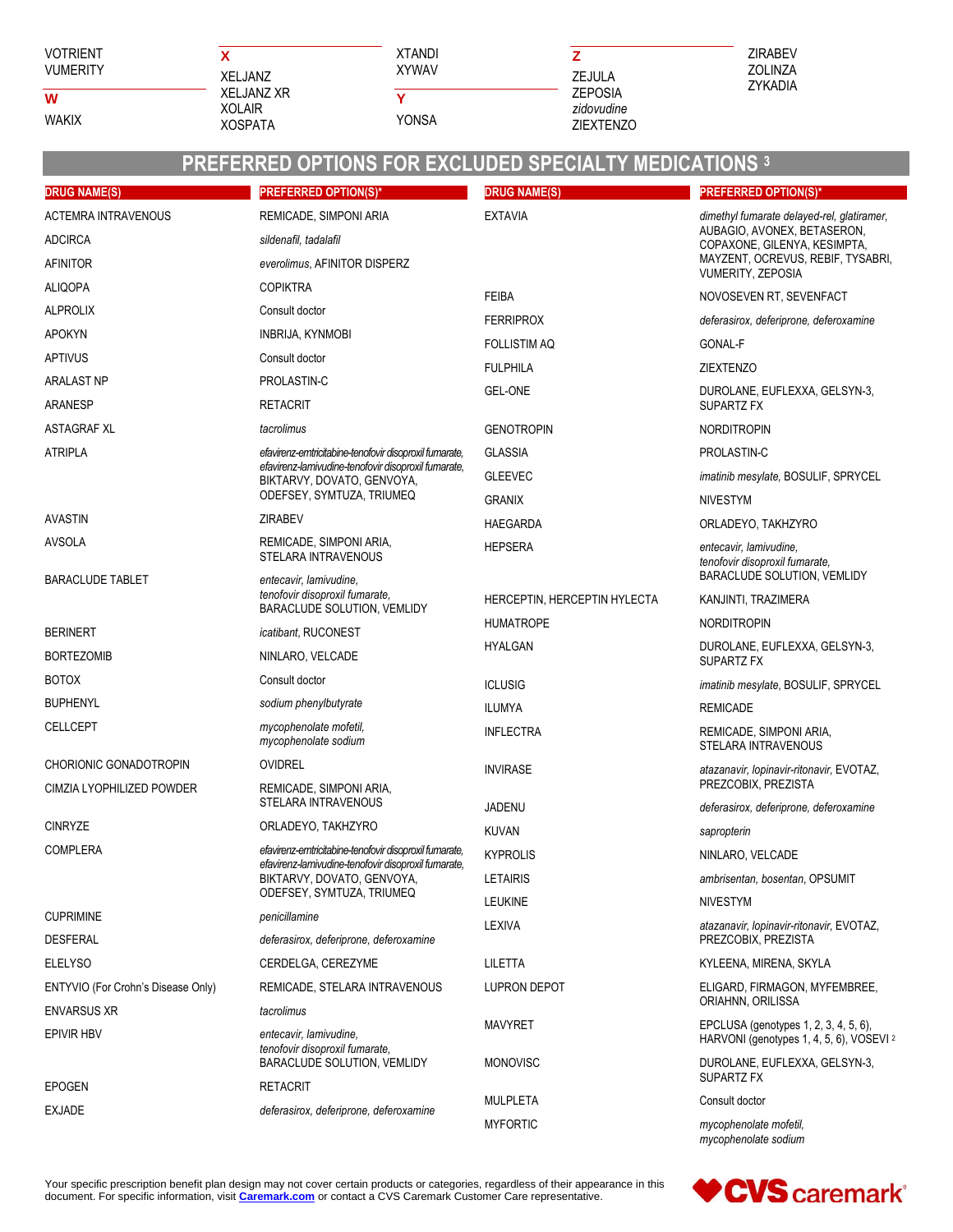| <b>DRUG NAME(S)</b>                          | <b>PREFERRED OPTION(S)*</b>                                                                                                                                              | <b>DRUG NAME(S)</b>     | <b>PREFERRED OPTION(S)*</b>                                                                                                |
|----------------------------------------------|--------------------------------------------------------------------------------------------------------------------------------------------------------------------------|-------------------------|----------------------------------------------------------------------------------------------------------------------------|
| NEULASTA, NEULASTA ONPRO<br><b>ZIEXTENZO</b> |                                                                                                                                                                          | SYNVISC, SYNVISC-ONE    | DUROLANE, EUFLEXXA, GELSYN-3,                                                                                              |
| <b>NEUPOGEN</b>                              | <b>NIVESTYM</b>                                                                                                                                                          |                         | SUPARTZ FX                                                                                                                 |
| <b>NOVAREL</b>                               | <b>OVIDREL</b>                                                                                                                                                           | <b>SYPRINE</b>          | trientine                                                                                                                  |
| <b>NPLATE</b><br>PROMACTA, TAVALISSE         |                                                                                                                                                                          | <b>TASIGNA</b>          | <i>imatinib mesylate, BOSULIF, SPRYCEL</i>                                                                                 |
| <b>NUTROPIN AQ</b>                           | <b>NORDITROPIN</b>                                                                                                                                                       | <b>TECFIDERA</b>        | dimethyl fumarate delayed-rel, glatiramer,<br>AUBAGIO, AVONEX, BETASERON,                                                  |
| <b>OMNITROPE</b>                             | <b>NORDITROPIN</b>                                                                                                                                                       |                         | COPAXONE, GILENYA, KESIMPTA,<br>MAYZENT, OCREVUS, REBIF, TYSABRI,                                                          |
| ORENCIA INTRAVENOUS                          | REMICADE, SIMPONI ARIA                                                                                                                                                   |                         | <b>VUMERITY, ZEPOSIA</b>                                                                                                   |
| <b>ORTHOVISC</b>                             | DUROLANE, EUFLEXXA, GELSYN-3,<br>SUPARTZ FX                                                                                                                              | THIOLA, THIOLA EC       | tiopronin                                                                                                                  |
|                                              |                                                                                                                                                                          | TOBI, TOBI PODHALER     | tobramycin inhalation solution, BETHKIS                                                                                    |
| <b>OTREXUP</b>                               | <b>RASUVO</b>                                                                                                                                                            | <b>TRACLEER</b>         | ambrisentan, bosentan, OPSUMIT                                                                                             |
| <b>PEGASYS</b>                               | Consult doctor                                                                                                                                                           | <b>TRELSTAR MIXJECT</b> | ELIGARD, FIRMAGON                                                                                                          |
| PREGNYL                                      | <b>OVIDREL</b>                                                                                                                                                           | <b>TRUVADA</b>          | abacavir-lamivudine.<br>emtricitabine-tenofovir disoproxil fumarate,<br>lamivudine-zidovudine.<br>CIMDUO, DESCOVY, TEMIXYS |
| <b>PROCRIT</b>                               | <b>RETACRIT</b>                                                                                                                                                          |                         |                                                                                                                            |
| <b>PROCYSBI</b>                              | <b>CYSTAGON</b>                                                                                                                                                          |                         |                                                                                                                            |
| <b>PROGRAF</b>                               | tacrolimus                                                                                                                                                               | <b>TRUXIMA</b>          | <b>RUXIENCE</b>                                                                                                            |
| <b>RAPAMUNE</b>                              | everolimus, sirolimus                                                                                                                                                    | <b>UDENYCA</b>          | <b>ZIEXTENZO</b>                                                                                                           |
| <b>RAVICTI</b>                               | sodium phenylbutyrate                                                                                                                                                    | <b>VIEKIRA PAK</b>      | EPCLUSA (genotypes 1, 2, 3, 4, 5, 6),                                                                                      |
| <b>REMODULIN</b>                             | treprostinil                                                                                                                                                             |                         | HARVONI (genotypes 1, 4, 5, 6)                                                                                             |
| <b>RENFLEXIS</b>                             | REMICADE, SIMPONI ARIA,<br><b>STELARA INTRAVENOUS</b>                                                                                                                    | <b>VIRACEPT</b>         | atazanavir, lopinavir-ritonavir, EVOTAZ,<br>PREZCOBIX, PREZISTA                                                            |
| <b>REPATHA</b>                               | PRALUENT                                                                                                                                                                 | VISCO-3                 | DUROLANE, EUFLEXXA, GELSYN-3,<br>SUPARTZ FX                                                                                |
| <b>REVATIO</b><br>sildenafil, tadalafil      |                                                                                                                                                                          | <b>XALKORI</b>          | ALECENSA, ALUNBRIG, ZYKADIA                                                                                                |
| <b>RIABNI</b>                                | <b>RUXIENCE</b>                                                                                                                                                          | <b>XENAZINE</b>         | tetrabenazine, AUSTEDO                                                                                                     |
| <b>RITUXAN</b>                               | <b>RUXIENCE</b>                                                                                                                                                          | <b>ZARXIO</b>           | <b>NIVESTYM</b>                                                                                                            |
| <b>SABRIL</b>                                | vigabatrin                                                                                                                                                               |                         |                                                                                                                            |
| <b>SAIZEN</b>                                | <b>NORDITROPIN</b>                                                                                                                                                       | <b>ZEMAIRA</b>          | PROLASTIN-C                                                                                                                |
| <b>SANDOSTATIN LAR</b>                       | SOMATULINE DEPOT                                                                                                                                                         | <b>ZEPATIER</b>         | EPCLUSA (genotypes 1, 2, 3, 4, 5, 6),<br>HARVONI (genotypes 1, 4, 5, 6)                                                    |
| <b>SIGNIFOR LAR</b>                          | SOMATULINE DEPOT                                                                                                                                                         | <b>ZOLADEX</b>          | ELIGARD, FIRMAGON, ORILISSA                                                                                                |
| <b>SOMAVERT</b>                              | SOMATULINE DEPOT                                                                                                                                                         | <b>ZORTRESS</b>         | everolimus, sirolimus                                                                                                      |
| <b>STRIBILD</b>                              | efavirenz-emtricitabine-tenofovir disoproxil fumarate,<br>efavirenz-lamivudine-tenofovir disoproxil fumarate,<br>BIKTARVY, DOVATO, GENVOYA,<br>ODEFSEY, SYMTUZA, TRIUMEQ | <b>ZYDELIG</b>          | <b>COPIKTRA</b>                                                                                                            |
|                                              |                                                                                                                                                                          | <b>ZYTIGA</b>           | abiraterone, bicalutamide, ERLEADA,<br>XTANDI, YONSA                                                                       |

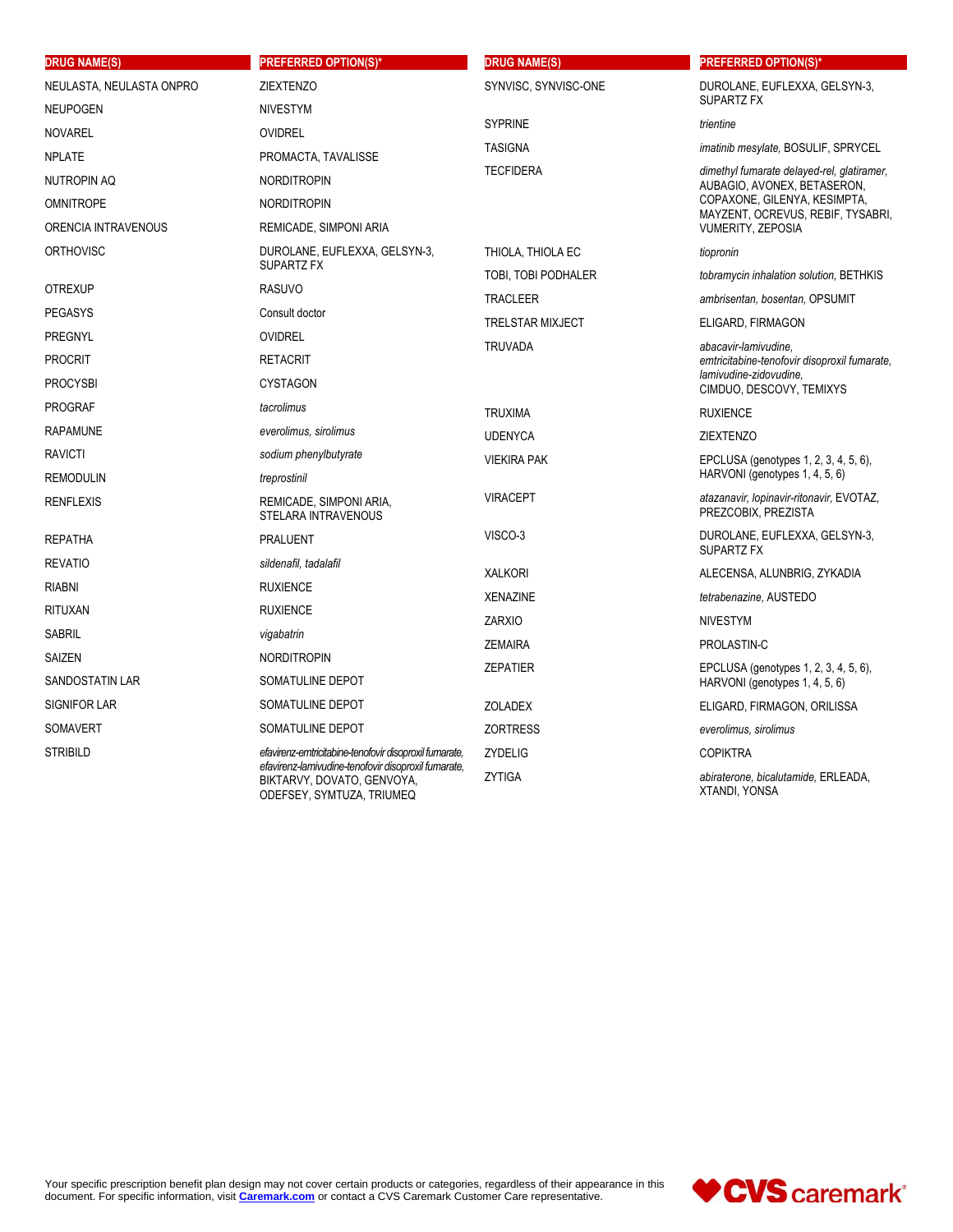# **TABLE 1 - PREFERRED OPTIONS FOR INDICATION BASED SELF-ADMINISTERED AUTOIMMUNE EXCLUDED MEDICATIONS**

| <b>CONDITION</b>                                   | <b>EXCLUDED DRUG NAME(S)</b>                                                                                 | <b>PREFERRED OPTION(S)</b>                                                                                                                     |
|----------------------------------------------------|--------------------------------------------------------------------------------------------------------------|------------------------------------------------------------------------------------------------------------------------------------------------|
| <b>ANKYLOSING SPONDYLITIS</b>                      | <b>SIMPONI</b><br><b>TALTZ</b>                                                                               | <b>COSENTYX</b><br><b>ENBREL</b><br><b>HUMIRA</b>                                                                                              |
| <b>CROHN'S DISEASE</b>                             | None                                                                                                         | <b>HUMIRA</b><br>STELARA SUBCUTANEOUS#                                                                                                         |
| NON-RADIOGRAPHIC AXIAL<br><b>SPONDYLOARTHRITIS</b> | <b>TALTZ</b>                                                                                                 | CIMZIA PREFILLED SYRINGE<br><b>COSENTYX</b>                                                                                                    |
| <b>PSORIASIS</b>                                   | <b>COSENTYX</b><br><b>ENBREL</b>                                                                             | <b>HUMIRA</b><br><b>OTEZLA</b><br><b>SKYRIZI</b><br>STELARA SUBCUTANEOUS<br><b>TALTZ</b><br><b>TREMFYA</b>                                     |
| <b>PSORIATIC ARTHRITIS</b>                         | ORENCIA CLICKJECT<br>ORENCIA SUBCUTANEOUS<br><b>SIMPONI</b><br><b>TALTZ</b><br>XELJANZ<br><b>XELJANZ XR</b>  | <b>COSENTYX</b><br><b>ENBREL</b><br><b>HUMIRA</b><br><b>OTEZLA</b><br><b>STELARA SUBCUTANEOUS</b><br><b>TREMFYA</b>                            |
| <b>RHEUMATOID ARTHRITIS</b>                        | <b>ACTEMRA ACTPEN</b><br><b>ACTEMRA SUBCUTANEOUS</b><br>KINERET<br><b>SIMPONI</b>                            | <b>ENBREL</b><br><b>HUMIRA</b><br><b>KEVZARA</b><br>ORENCIA CLICKJECT<br>ORENCIA SUBCUTANEOUS<br><b>RINVOQ</b><br>XELJANZ<br><b>XELJANZ XR</b> |
| <b>ULCERATIVE COLITIS</b>                          | <b>SIMPONI</b>                                                                                               | <b>HUMIRA</b><br>STELARA SUBCUTANEOUS#<br>XELJANZ#<br>XELJANZ XR #<br>ZEPOSIA#                                                                 |
| <b>ALL OTHER CONDITIONS</b>                        | <b>ACTEMRA ACTPEN</b><br><b>ACTEMRA SUBCUTANEOUS</b><br>KINERET<br>ORENCIA CLICKJECT<br>ORENCIA SUBCUTANEOUS | <b>ENBREL</b><br><b>HUMIRA</b>                                                                                                                 |

**#** After failure of HUMIRA